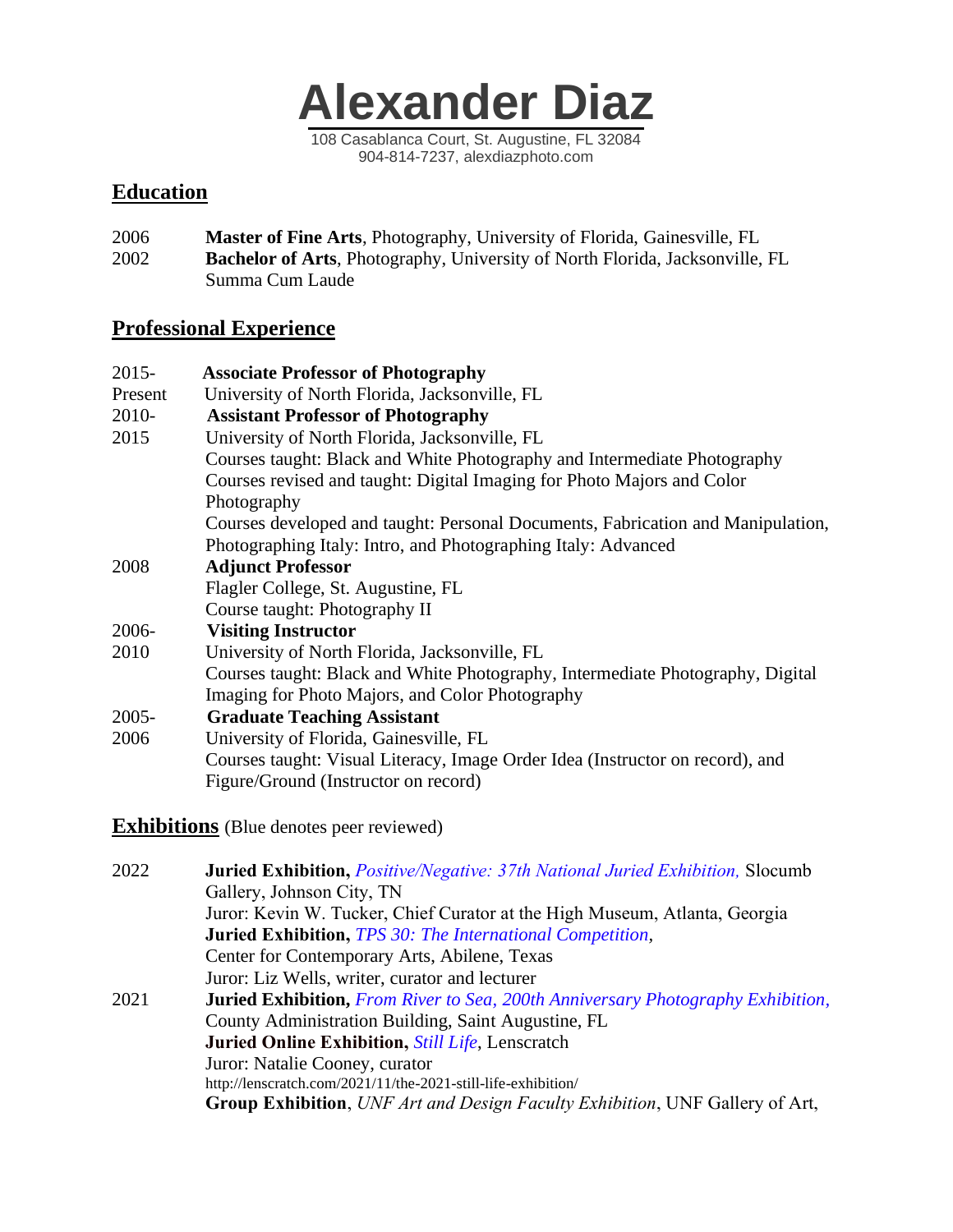

Jacksonville, FL

2020 **Invitational Exhibition,** *Submerged*, Hand Art Center/ Stetson University, Deland, FL

> Curator: James Pearson, Director of the Hand Art Center  **Juried Exhibition,** *Bird, Nest, Nature*, Bedford Gallery, Walnut Creek, CA Jurors: Jeffrey De Blois, Assistant Curator, ICA Boston and Rebecca Lowery, Assistant Curator, MOCA Los Angeles  **Juried Online Exhibition,** *A Show of Hands***,**

 Juror: Kat Kiernan is the Founder and Editor-in-Chief of *Don't Take Pictures* https://www.donttakepictures.com/gallery-a-show-of-hands

 **Juried Exhibition,** *Photowork: Beyond 20/20*, Barrett Art Center**,** Poughkeepsie, NY

Juror: Shoair Mavlian, Director of Photoworks

 **Juried Exhibition**, *RAW 2020*, Noye**s** Museum of Art, Atlantic City, NJ Juror: Lori Waselchuk, Artist

 **Juried Online Exhibition,** *Tropes Gone Wild***,** Humble Arts Foundation Jurors: Jon Feinstein and Roula Seikaly, Co-Curatorial Directors of Humble Arts http://hafny.org/group-show-64-tropes-gone-wild

 **Group Exhibition**, *UNF Art and Design Faculty Exhibition*, UNF Gallery of Art, Jacksonville, FL

2019 **Juried Exhibition**, *The Southern Landscape*, South X Southeast PhotoGallery, Molena, Georgia

> Juror: James Pearson, Director of the Southeast Museum of Photography, Daytona Beach, FL

 **Juried Online Exhibition,** *Spirituality in Suburbia***,** Aint-Bad Magazine Juror: Bailey Dale, Artist

 https://www.aint-bad.com/what-weve-found/2019/09/02/what-weve-found spirituality-in-suburbia-results/

 **Juried Exhibition**, *Context 2019*, Filter Space, Chicago, IL Juror: Ariel Pate, Assistant Curator of Photography, Milwaukee Art Museum  **Juried Exhibition,** *Stranger than Fiction***,** New England School of Photography, Waltham, MA Juror: Hank Hauptmann, Director of Robert Klein Gallery

 **Juried Exhibition,** *National Juried Exhibition,* Emporium Center, Knoxville, TN Juror: Raymond Padron, Artist

 **Group Exhibition**, *UNF Art and Design Faculty Exhibition*, UNF Gallery of Art, Jacksonville, FL

2018 **Invitational Exhibition,** *Enchanted Florida: Picturing Contemporary Landscape*, Art & History Museum, Maitland, FL Curator: Dr. Rangsook Yoon, Director of Experiences, Art & History Museums **Juried Exhibition**, *Context 2018*, Filter Space, Chicago, IL Juror: April M. Watson, Curator of Photography, Nelson-Atkins Museum of Art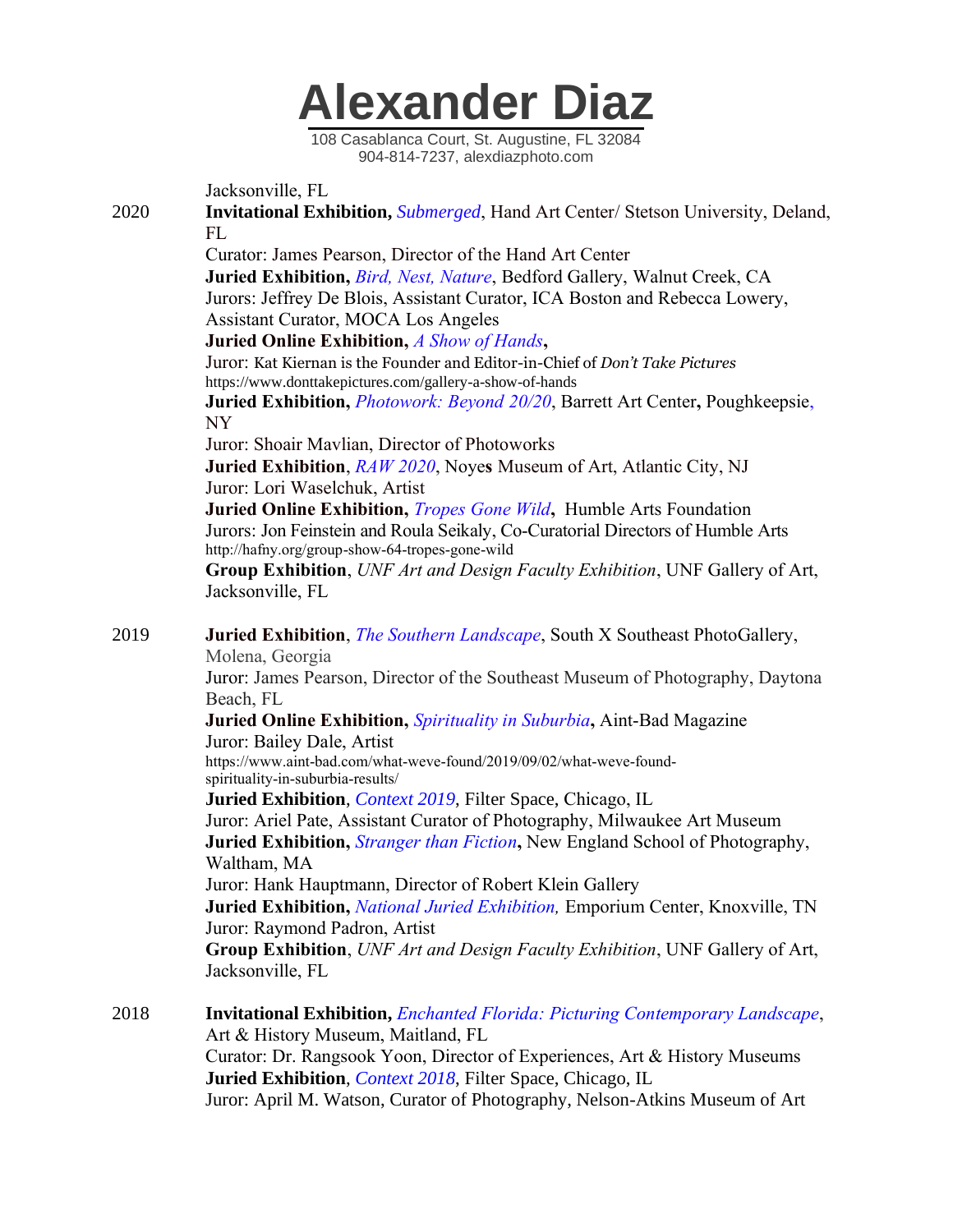108 Casablanca Court, St. Augustine, FL 32084 904-814-7237, alexdiazphoto.com

 **Group Exhibition,** *Un Celebrazione!,* Lufrano Intercultural Gallery, Jacksonville, FL  **Group Exhibition**, *The Vans Duct Tape Festival*, St. Augustine Pier, Saint Augustine, FL  **Juried Online Exhibition,** *Seeing is Believing*, Lenscratch http://lenscratch.com/2018/11/the-2018-seeing-is-believing-exhibition/ Juror: Drew Nikonwicz, artist  **Juried Exhibition,** *14th Annual National Photography Competition Exhibition,*  FotoFoto Gallery, Huntington, NY Juror: Dr. Charles A. Riley II, Director of Nassau County Museum of Art  **Group Exhibition**, *UNF Art and Design Faculty Exhibition*, UNF Gallery of Art, Jacksonville, FL

2017 **Group Exhibition**, *Faces and Figures*, SLuouth Gallery of Florida State College, Jacksonville, FL **Juried Exhibition**, *Landscape, Grand or Personal*, SE Center for Photography, SC Juror: Eliot Dudik, Lucturer, College of William and Mary **Two-Person Exhibition**, *Regarding Cuba,* Monarch Studio, Saint Augustine, FL  **Juried Exhibition**, *PhotoWork 17*, Barrett Art Center, Poughkeepsie, NY Jurors: Isaac Diggs, Professor of Photography, School of Visual Arts, Rebecca Morse, Associate Curator, Los Angeles County Museum of Art and Robert Stevens, former Photo Editor of TIME Magazine  **Juried Online Exhibition**, *Constructed Narratives*, Light Leaked http://www.lightleaked.com/may-constructing-narrative.html  **Group Exhibition**, *UNF Art and Design Faculty Exhibition*, UNF Gallery of Art, Jacksonville, FL

2016 **Invitational Exhibition,** *The Floral World Reconsidered,* Arts on Douglas, New Smyrna, FL Curator: Dr. Jim Murphy, Author and Independent Curator  **Juried Exhibition**, *A Process 2.0*, Festival Center, Krakow, Poland Juror: Lars Willumeit, Art Critic, Educator and Photo Editor **Group Exhibition,** *First Coast Educators Exhibition*, South Gallery of Florida State College, Jacksonville, FL  **Solo Exhibition**, *Florida's Mountains*, Alt\_space Gallery, New Smyrna, FL  **Invitational Exhibition,** *The Contemporary Built Environment,* Arts on Douglas, New Smyrna, FL Curator: Dr. Jim Murphy, Author and Independent Curator **Juried Exhibition**, *Art Now: Photography 2016*, Ann Arbor Art Center Juror: Millee Tibbs, Assistant Professor, Wayne State University  **Juried Exhibition**, *Texas National 2016,* The Cole Art Center Juror: Abelardo Morell, Professor Emeritus, Massachusetts College of Art & Design

2015 **Group Exhibition**, *UNF Art and Design Faculty Exhibition*, UNF Gallery of Art,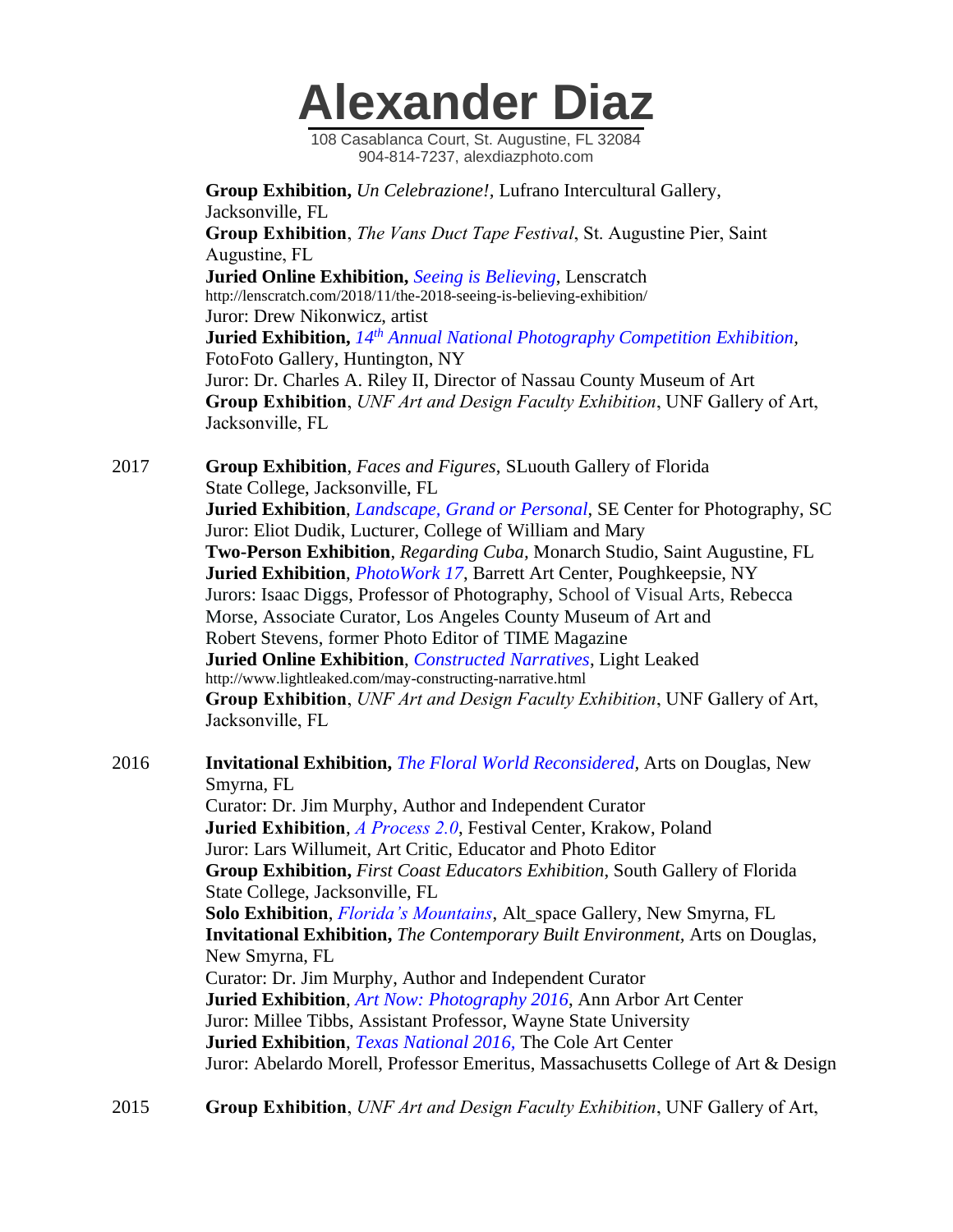108 Casablanca Court, St. Augustine, FL 32084 904-814-7237, alexdiazphoto.com

 Jacksonville, FL **Juried Exhibition**, *11th National Competition*, Foto Foto Gallery, Huntington, NY Juror: Stephen Perloff, Founder & Editor, The Photo Review journal **Juried Exhibition**, *PhotoCentric 2015*, Garrison Art Center, Garrison, NY Juror: Julie Saul, Owner and Director, Julie Saul Gallery **Juried Exhibition**, *Mobile Magic XX*, Lightbox Gallery, Astoria, OR Juror: Aline Smithson, Photographer and Editor, Lenscratch magazine **Group Exhibition**, *Sum Total*, Southlight Gallery, Jacksonville, FL  **Solo Exhibition**, *Florida's Mountains*, Lufrano Intercultural Gallery, Jacksonville, FL  **Juried Exhibition***, 9th Photographic Image Biennial Exhibition,* Wellington B. Gray Gallery, Greenville, NC Burk Uzzle, Photographer  **Group Exhibition**, *UNF Art and Design Faculty Exhibition*, Museum of Contemporary Art, Jacksonville, FL 2014 **Juried Exhibition**, *Looking Out*, Sharon Arts Center, Peterborough, NH Juror: Andrew Lucas, Gallery Director, New Hampshire Institute of Art, Manchester, NH **Juried Exhibition**, *Onward Compé 14*, Project Basho Gallery, Philadelphia, PA Juror: Andrew Moore, Professor of Photography, School of Visual Arts, New York, NY **Juried Exhibition**, *Knoxville Photo 2014*, Emporium Center, Knoxville, TN Juror: Joe Longobardi, Photographer **Juried Exhibition**, *Squared*, Cloyde Snook Gallery at Adams State University, Alamosa, CO Jurors: Eric Berkemeyer, Curatorial Assistant, Denver Art Museum, Denver CO and Randy Pijoan, Artist **Group Exhibition**, *UNF Art and Design Faculty Exhibition*, Museum of Contemporary Art, Jacksonville, FL 2013 **Group Exhibition**, *Faculty Showcase*, Southlight Gallery, Jacksonville, FL **Juried Exhibition**, *3rd National Photography & Digital Imagery Exhibition*, Gallery at Eissey Campus, Palm Beach Gardens, FL Juror: Ashley Ford, Curatorial Fellow, Norton Museum of Art, West Palm Beach, FL **Juried Exhibition**, *4th Annual Contemporary Photography Exhibition*, Philadelphia Photo Arts Center, Philadelphia, PA Jurors: Lesley Martin, Publisher, Aperture Foundation, New York, NY and Andy Adams, Founder & Editor, FlakPhoto.com **Juried Exhibition**, *Kentucky National 2013*, Clara M. Eagle Main Gallery Murray State University, Murray, KY Juror: Jill Dawsey, Associate Curator, Museum of Contemporary Art, San Diego, CA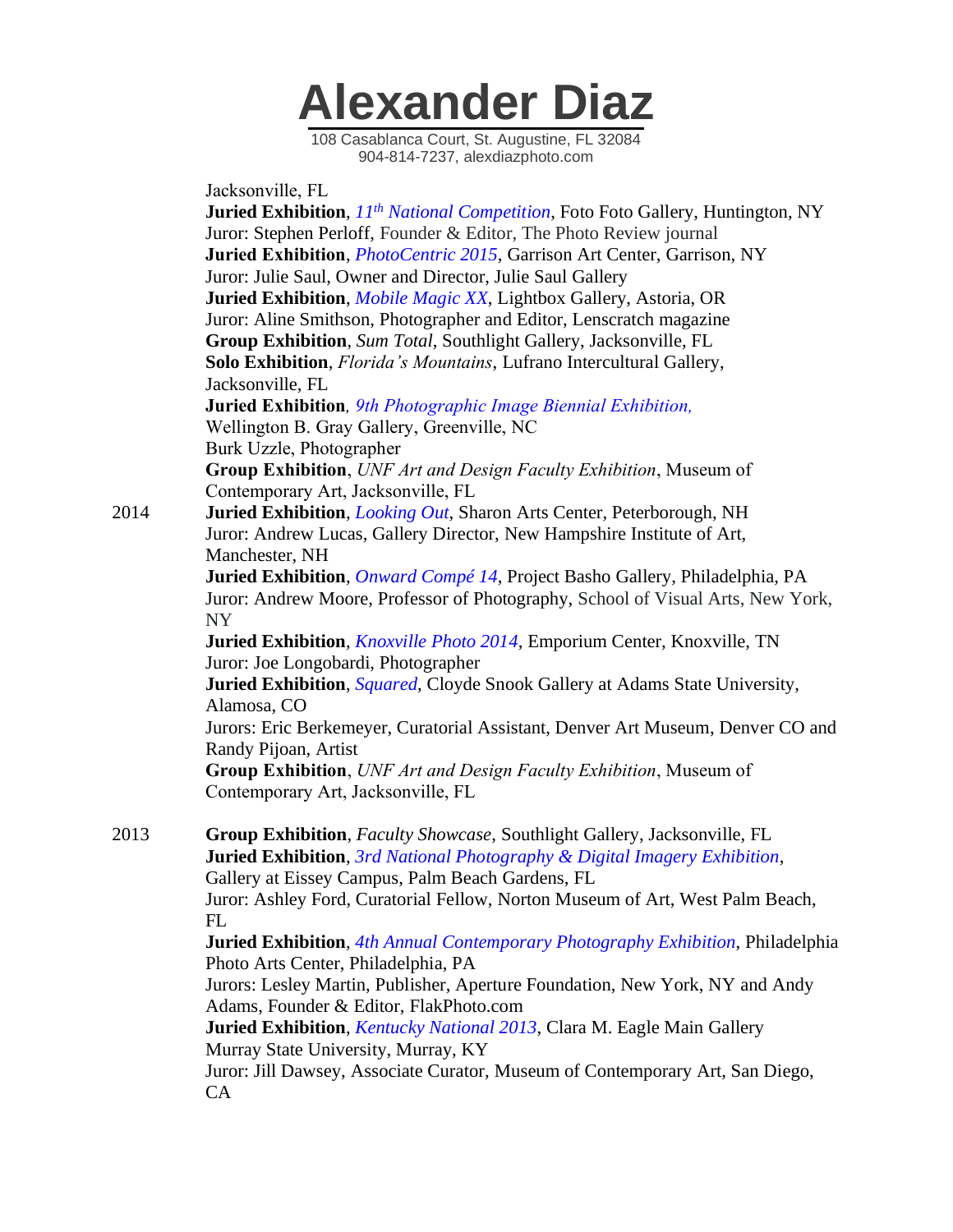

 **Juried Exhibition**, *Peaceable Kingdom: Animals Real and Imagined*, Bedford Gallery, Walnut Creek, CA Jurors: Stephanie Cannizzo Assistant Curator, Berkeley Art Museum, Berkeley, CA and Cathy Kimball, Executive Director and Chief Curator, San Jose Institute of Contemporary Art, San Jose, CA **Juried Exhibition**,  $8^{th}$  *Photographic Image Biennial Exhibition*, Wellington B. Gray Gallery, East Carolina University, Greenville, NC Juror: Sam Wang, Professor Emeritus, Clemson University, Clemson, SC **Juried Exhibition**, *Box Squared*, Center for Fine Art Photography, Fort Collins, CO Juror: Kim Aram, Founder & Director, BLINK Magazine **Group Exhibition**, *UNF Art and Design Faculty Exhibition*, Museum of

Contemporary Art, Jacksonville, FL

#### 2012 **Juried Exhibition**, *Art of Photography Show*, San Diego Art Institute, San Diego, CA

 Juror: Julian Cox, Chief Curator, de Young Museum, San Francisco, CA **Juried Exhibition**, *Ecology of Environment*, Method Art Gallery, Scottsdale, AZ Juror: Davin Lavikka, Director, Method Art Gallery, Scottsdale, AZ

 **Juried Exhibition**, *National Juried Photography Exhibit*, The Delaplaine Visual Arts Education Center, Frederick, MD

 Juror: William F. Stapp, Founding Curator, Smithsonian Institution's National Portrait Gallery

 **Group Exhibition**, *UNF Art and Design Faculty Exhibition*, Museum of Contemporary Art, Jacksonville, FL

 **Invitational Exhibition***, Rendering Italy*, Museum of Contemporary Art, Jacksonville, FL

Curator: Kyle Keith, Artist

 **Invitational Exhibition**, *Outside/In,* Norton Museum, West Palm Beach, FL Curator: Tim Wride, Curator of Photography, Norton Museum of Art, West Palm Beach, FL

**Invitational Exhibition,** *Transmission***,** Florence Quarter Gallery,

Southwest University of Visual Arts, Tucson, AZ

 Curator: John H. Clarke, Assistant Professor, Southwest University of Visual Arts, Tucson, AZ

2011 **Juried Exhibition***, Snap: National Juried Exhibition*, Bedford Gallery, Walnut Creek, CA

 Jurors: Drew Johnson, Curator of Photography, Oakland Museum of California, Oakland, CA and Sandra S. Phillips, Senior Curator of Photography, San Francisco Museum of Modern Art, San Francisco, CA

 **Juried Exhibition,** *Best of Show: The Photo Review 2011 Competition Prize Winners*, Gallery 1401, Philadelphia, PA

Juror: Robert Mann, Director, Robert Mann Gallery, New York, NY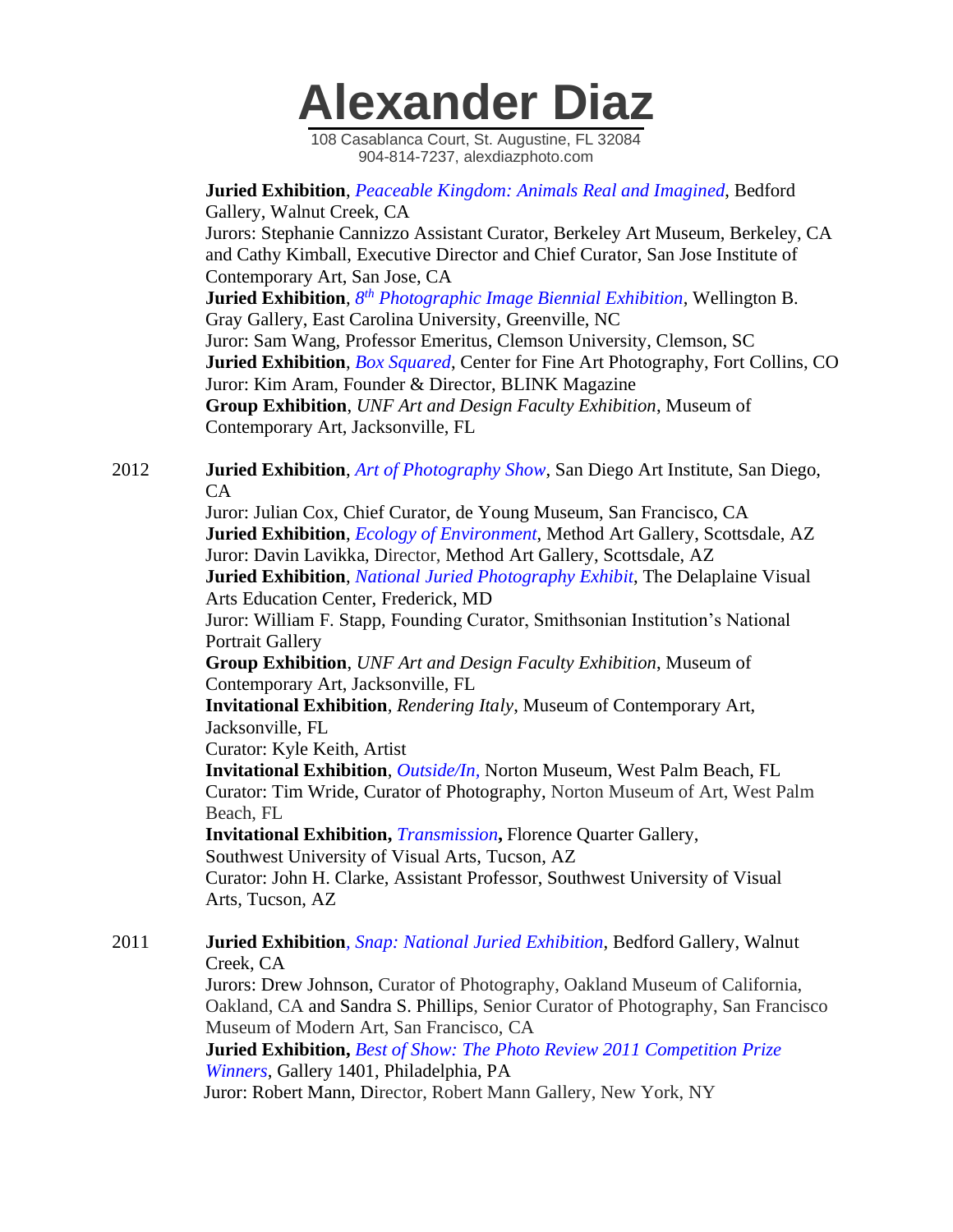108 Casablanca Court, St. Augustine, FL 32084 904-814-7237, alexdiazphoto.com

 **Group Exhibition**, *UNF Art and Design Faculty Exhibition*, Museum of Contemporary Art, Jacksonville, FL **Juried Exhibition**, *PHOTOcentric: International Juried Exhibition*, Garrison Center, Garrison, NY Jurors: Larry Fink, Photographer, and Stephen Perloff, Founder & Editor, The Photo Review journal **Juried Exhibition,** *Road Trip*, Darkroom Gallery, Essex Junction, VT Juror: Douglas Beasley, Photographer **Group Exhibition**, *Triple Exposure*, The Carling, Jacksonville, FL **Group Exhibition**, Southlight Gallery, Jacksonville, FL **Juried Exhibition**, *Lens 2011: National Juried Exhibition*, Perspective Gallery, Evanston, IL Juror: Natasha Egan, Associate Director & Curator, Museum of Contemporary Photography, Chicago, IL 2010 **Juried Exhibition**, *Incursions: Man-Made America*, Marine Street Gallery, St. Augustine, FL Juror: Peter Sasgen, Photographer **Invitational Exhibition**, *Oh So Witty: Dark, Medium, and Light Humor*, Art Center Sarasota, Sarasota, FL Curator: Marcia Ente, Artist **Juried Exhibition,** *Sea Change*, The Wassaic Project, Wassaic, NY Curator: Alison Zavos, Founder & Editor, Feature Shoot

 **Juried Exhibition** *National Photography and Digital Imagery Competition*, Gallery at Eissey Campus, Palm Beach Gardens, FL

Juror: Anna Tomczak, Artist

 **Group Exhibition**, *UNF Art and Design Faculty Exhibition*, Museum of Contemporary Art **Jacksonville, FL**

 **Juried Exhibition,** *A Personal Landscape*, Soo Rye Art Gallery, Rye, NH Juror: Gary Samson, Chair of the Photography Department, New Hampshire Institute of Art, Manchester, NH

 **Juried Exhibition**, *Open Exhibition 2010*, Photo Media Center, Erie, PA http://www.photomediacenter.org/2010-open-juried-exhibition/ Juror: David Bram, Founder & Editor, Fraction Magazine

2009 **Group Exhibition**, *The Art of Teaching*, Museum of Contemporary Art, Jacksonville, FL **Juried Exhibition,** *A Sense of Place Gertrude*, Herbert Institute of Art Augusta, GA Juror: Philip Brookman, Chief Curator, Corcoran Gallery of Art **Group Exhibition**, *The 2009 Southlight Show*, Greenleaf Gallery, Jacksonville, FL **Juried Exhibition**, *Humor and Happiness in Contemporary Art*, Space 301, Mobile, AL Juror: Jason Guynes, Chair of the Visual Arts Department, University of South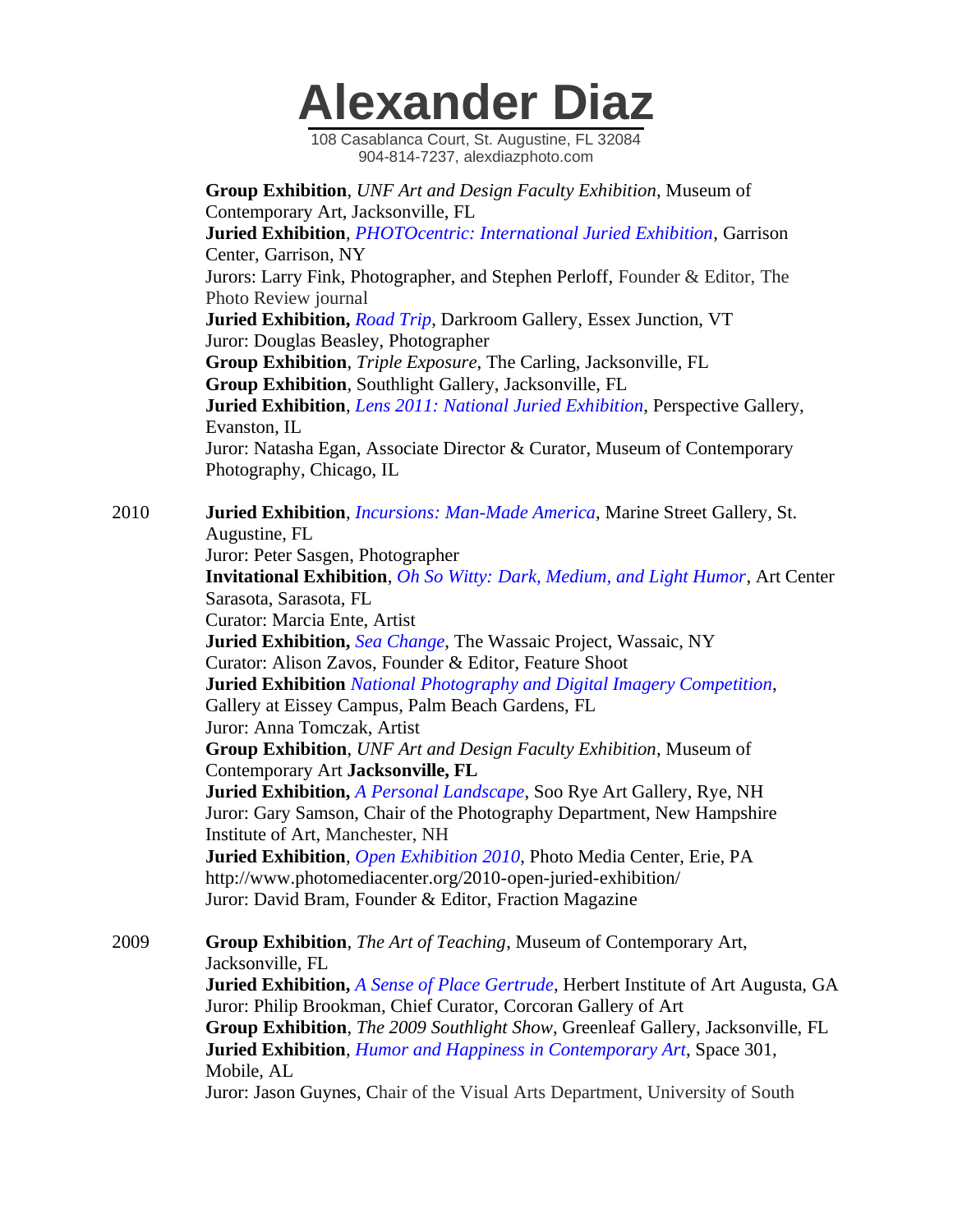

Alabama, Mobile, AL

2008 **Group Exhibition**, *Art and Design Faculty Annual*, University Gallery, Jacksonville, FL **Juried Exhibition** *Transcending Realism in Photography*, Marine Street Gallery, St. Augustine, FL Juror: Peter Sasgen, Photographer **Juried Exhibition**, *National Photography Competition*, Palm Beach Community College, Palm Beach, FL Juror: Dr. Terry Barrett, Author & Professor Emeritus, Ohio State University, Columbus, OH **Juried Exhibition**, *Annual Regional Juried Exhibition*, Thomas Center Gallery, Gainesville, FL Juror: Amy Vigilante, Director, University of Florida Galleries, Gainesville, FL **Juried Exhibition***, Southeastern Juried Exhibition*, Mobile Museum of Art, Mobile, AL Juror: Ron Platt, Curator, Birmingham Museum of Art, Birmingham, AL  **Juried Exhibition,** *National Juried Photography Exhibition*, Center for the Visual Arts, Toledo, OH Juror: Todd Hido, Photographer

2007 **Juried Exhibition**, *Flood*, The Beaver Contemporary Art Center, Jacksonville, FL Juror: Jim Frazer, Artist

 **Group Exhibition**, *Earth Matters: International Art Exhibit*, University Gallery at the University of Texas-Pan American, Edinburg, TX

 **Group Exhibition**, *Art and Design Faculty Annual*, University Gallery, Jacksonville, FL

 **Juried Exhibition,** *Annual Regional Juried Exhibition*, Thomas Center Gallery, Gainesville, FL

 Juror: David Edgar, Associate Professor of Art, University of North Carolina, Charlotte, NC

 **Group Exhibition**, *Photographic Realities*, The Art Institute of Jacksonville, Jacksonville, FL

2006 **Group Exhibition**, *I Know Holga*, BellSouth Tower, Jacksonville, FL **Group Exhibition**, *Art and Design Faculty Annual*, University Gallery, Jacksonville, FL **Juried Exhibition,** *Annual Regional Juried Exhibition*, Thomas Center Gallery, Gainesville, FL **Group Exhibition**, *Convergence*, Atlantic Gallery, Gainesville, FL **MFA Thesis Exhibition**, *Simulations of Nature in the Wake of Progress*, University Gallery, Gainesville, FL **Group Exhibition**, *The Art of Politics*, WARPhaus Gallery, Gainesville, FL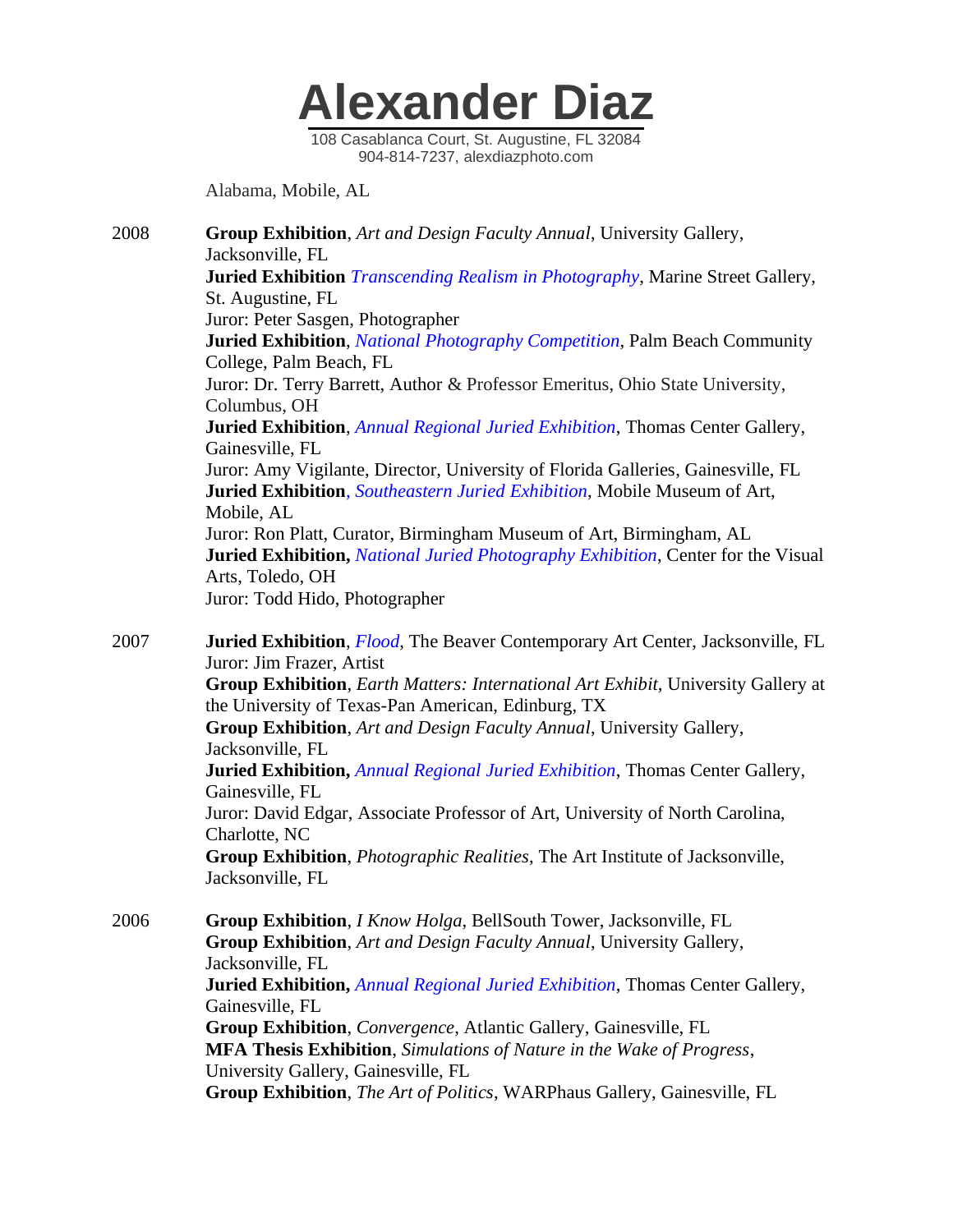

### **Exhibitions Curated**

| 2021 | Heirloom: Weaving Memory with the Now, Museum of Contemporary Art, |
|------|--------------------------------------------------------------------|
|      | Jacksonville, FL                                                   |
| 2019 | <b>Watershed, Lufrano Gallery, Jacksonville, FL</b>                |
| 2018 | <b>Unverified, Museum of Contemporary Art, Jacksonville, FL</b>    |
| 2015 | <b>Regarding Leisure, UNF Gallery of Art, Jacksonville, FL</b>     |
| 2011 | No Place in Particular: Images of the American Landscape,          |
|      | Museum of Contemporary Art, Jacksonville, FL                       |
| 2007 | <b>Contemporary Perspectives in Photography,</b>                   |
|      | Carrera Gallery at Flagler College, St. Augustine, FL              |

### **Reviews, Articles, and Catalogs** (Blue denotes peer reviewed)

| 2022 | "Earthy Delights," Shots, magazine, p 31<br>https://shotsmag.com/products/no-154-winter-issue-2022-earthly-                                                                                                      |
|------|------------------------------------------------------------------------------------------------------------------------------------------------------------------------------------------------------------------|
|      | delights?_pos= $1&$ _sid=8400bf975 $&$ _ss=r                                                                                                                                                                     |
|      | Heirloom: Weaving Memory With the Now, catalog                                                                                                                                                                   |
| 2021 | "Beneath the Surface," Aint-Bad, online magazine                                                                                                                                                                 |
|      | https://www.aint-bad.com/article/2021/10/04/alexander-diaz/                                                                                                                                                      |
|      | From River to Sea, 200th Anniversary Photography Exhibition, catalog. p 27                                                                                                                                       |
| 2020 | "Stetson University's Hand Art Center reopens virtually with                                                                                                                                                     |
|      | Bluemner, Soviet Superhero exhibits," The West Volusia Beacon,                                                                                                                                                   |
|      | Sept 4                                                                                                                                                                                                           |
|      | https://www.beacononlinenews.com/arts_and_entertainment/stetson-university-s-hand-art-center-<br>reopens-virtually-with-bluemner-soviet-superhero-exhibits/article_ab72cf2a-eeda-11ea-87b8-<br>e7f678fc74e2.html |
|      | "3 things to do this week include 2 new exhibits, drive-in movie in Ormond                                                                                                                                       |
|      | <b>Beach,"</b> The Daytona Beach News-Journal, Sept 21                                                                                                                                                           |
|      | https://www.news-journalonline.com/story/entertainment/events/2020/09/21/events-volusia-flagler-<br>include-art-music-exhibits-drive-movie/5791451002/                                                           |
| 2019 | "Make-Believe Shrines: The Power of Images in Religion & Society," Edge of                                                                                                                                       |
|      | Humanity Magazine, May 13                                                                                                                                                                                        |
|      | https://edgeofhumanity.com/2019/05/13/faith-14/                                                                                                                                                                  |
|      | Suzanne Revy and Elin Spring, "Best Photo Pics" What Will You Remember, April 2<br>https://whatwillyouremember.com/best-photo-picks-april-2019/                                                                  |
| 2018 | "Enchanted Florida: Picturing Contemporary Landscapes," Orlando Art                                                                                                                                              |
|      | <i>Magazine</i> , July/August, p 22-23                                                                                                                                                                           |
|      | Troy Herring, "Enchanted Florida: Picturing Contemporary Landscape Exhibition                                                                                                                                    |
|      | Opens at Maitland Art Center," Orange Observer, May 25<br>https://www.orangeobserver.com/article/enchanted-florida-picturing-contemporary-landscape-exhibit-opens-at-the-maitland-<br>art-center                 |
|      | <b><i>Unverified</i></b> , catalog                                                                                                                                                                               |
|      | Liza Mitchell, "Shutter to Think," EU Jacksonville, newspaper, January, p 9<br>"Filter Photo is Pleased to Announce Context 2018," All About Photo, February 8                                                   |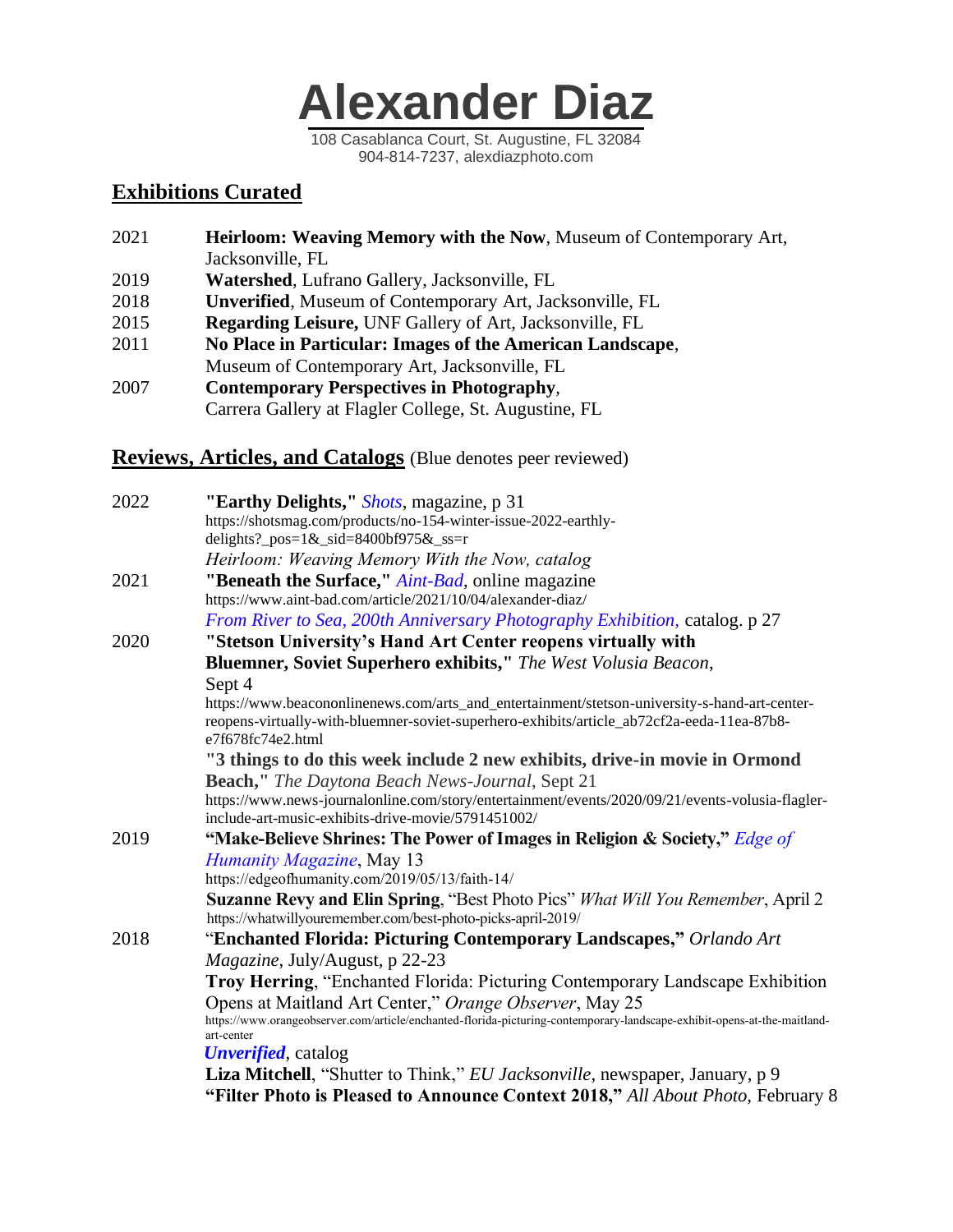108 Casablanca Court, St. Augustine, FL 32084 904-814-7237, alexdiazphoto.com

 https://www.all-about-photo.com/photo-articles/photo-article/319/filter-photo-is-pleased-to announce-context-2018

2017 *Landscape, Grand, or Personal,* catalog, p 17 **Matthew B. Shaw**, "Buena Vista PHOTO Club," *Folio Weekly*, August, p 54 **Visions of Cuba**, *Old City Life, magazine*, October, p 72-79 2016 **"Still Life,"** *Shots*, magazine, p 20  **Tierney Harvey**, "Photography Students Capture the Beauty of Jacksonville's Urban Spaces," *Spinnaker*, magazine, p 18-20 2015 *PHOTOcentric*, catalog, p 33 **Rachel Cazares**, "Alexander Diaz Turns Dirt Mounds into Mountains with his Photography Exhibition Florida's Mountains," *Spinnaker* (online edition), January  $26$  http://unfspinnaker.com/alexander-diaz-turns-dirt-mounds-into-mountains-with-a-lens-in-his-photography-exhibit floridas-mountains/ 2014 *Onward Compé 2***,** catalog, p 53 *One by One*, catalog, p 54 2013 **"The River,"** *Landscape Stories*, online magazine, June http://www.landscapestories.net/issue-12?lang=en *The Photo Review***,** journal, p 29

*8 th Photographic Image Biennial Exhibition*, catalog, p 9

*Saw Palm*, journal, p 62-64

 **"Juxtaposition**," *F-Stop Magazine,* online magazine, February/March http://www.fstopmagazine.com/pastissues/57/groupexhibition.html2012

 **Stephen Brown**, "Talking With Tim Wride," *Palm Beach Illustrated* (online edition), January

http://www.palmbeachillustrated.com/index.cfm?fuseaction=news.details&ArticleId=2911

2012 **"Rendering Italy: UNF Art & Design Faculty Abroad,"**

 *Forma Magazine*, Fall, p 6

 **"Latin America,"** *F-Stop Magazine,* online magazine, August/September http://www.fstopmagazine.com/pastissues/54/groupexhibition.html

 **"Inspiration from Distant Lands,"** *Arbus Magazine*, September/ October, p 28 **Stephen Brown**, "Outside/In at the Norton," *Palm Beach Illustrated* (online edition), May 14 www.palmbeachillustrated.com/index.cfm?fuseaction=news.details&ArticleId=2333

**Jan Sjostrom**, "Norton Museum Focuses on Florida Photographers with

Outside/In Exhibition," *Palm Beach Daily News*, April 15, A-1

**Scott Eyman**, "Norton's 'Outside/In' a Contrasting Look at Old, New,"

*The Palm Beach Post* (online edition), April 6

http://www.pbpulse.com/news/entertainment/nortons-outsidein-a-contrasting-look-at-old-new/nN6nq/

 **John Thomason**, "New Curator Looks at Norton from the 'Outside/In," *Boca Raton Magazine* (online edition), March 30

www.bocamag.com/blog/2012/03/new-curator-looks-at-norton-from-the-outsidein/

**Scott Simmons**, "Exploring New Visions," *Florida Weekly*, March 29, p B-1

**Phillip Valys**, "Conversation Pieces," Sun Sentinel, March 28, A-4

2011 **"UNF Gallery,"** *Forma Magazine*, Fall, p 7 **Charlie Patton**, "A Festival of Photos," *Florida Times Union*, September 10, p D-1 **"PhotoJax 2011,"** *Arbus Magazine*, September/ October, p 40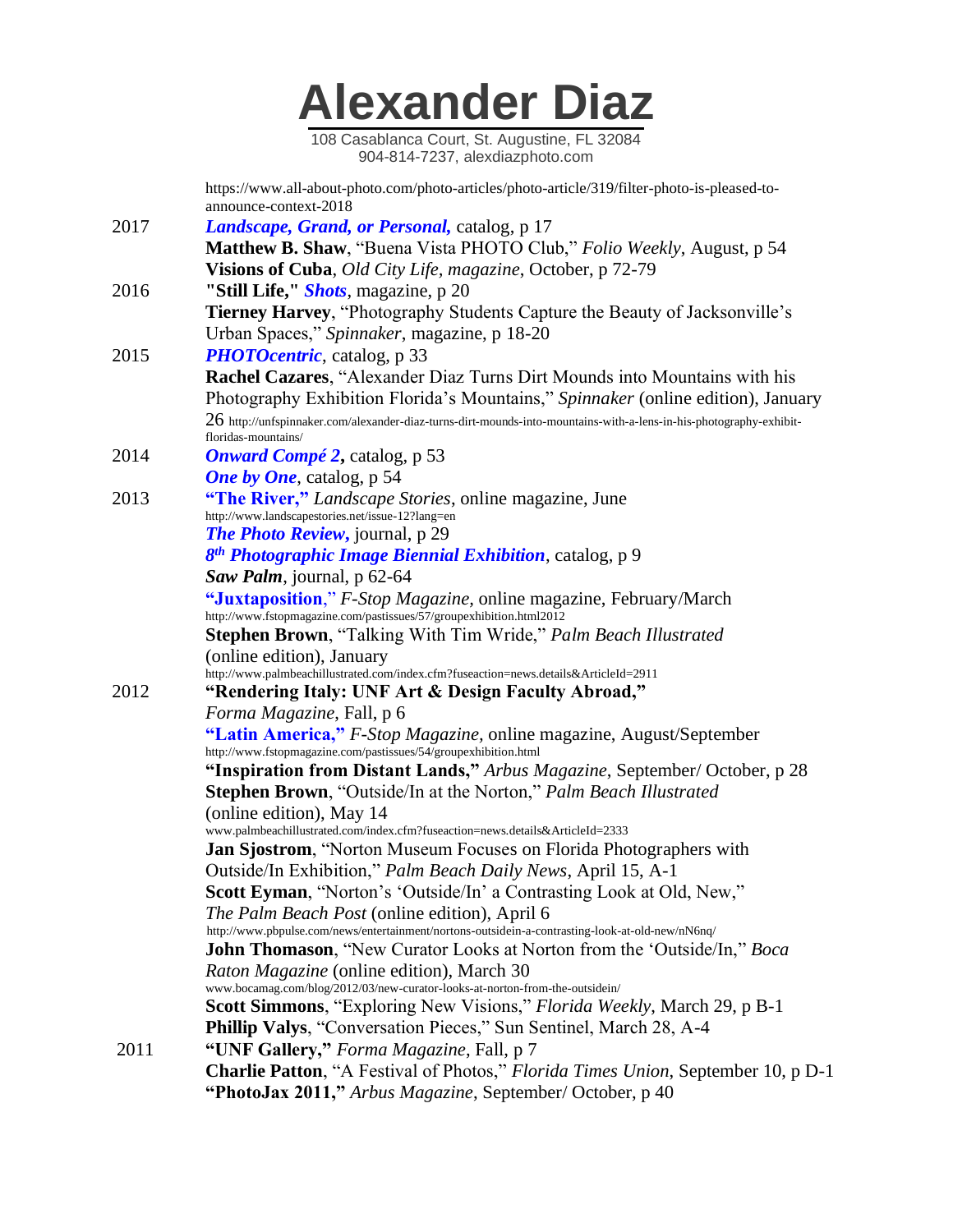108 Casablanca Court, St. Augustine, FL 32084 904-814-7237, alexdiazphoto.com

 **Charlie Patton**, "Vintage Vision on Display," *Florida Times Union*, September 17, p D-4 **"Alexander Diaz,"** *One One Thousand*, online magazine, June www.oneonethousand.org/photography/diaz/ *Road Trip*, catalog, p 2 *PHOTOcentric*, catalog, p 30 2010 **Susan L. Rife**, "Some Like it Red Hot!," *Herald-Tribune* (online edition), February 4 http://www.heraldtribune.com/article/20100204/article/2041022 **"Expressions,"** *Spinnaker Newspaper*, August, p 14 2008 **"Florida's Mountains,"** *Folio Weekly*, March, p 17-22 *Southeastern Juried Exhibition*, catalog, p 8 2004 *Photographer's Market Book*, p 466 2003 **"Light and Shadow,"** *American Photo OnCampus Magazine*, January, p 31 **"Showtime,"** *PhotoLife*, September, p 70 2002 **"The People of the Buses,"** *Osprey Journal*, p 178

### **Blogs**

| 2016 | Lenscratch                                                                   |
|------|------------------------------------------------------------------------------|
|      | http://lenscratch.com/2016/07/bad-taste-the-lenscratch-instagram-exhibition/ |
| 2015 | <b>Muybridge's Horse</b>                                                     |
|      | http://muybridgeshorse.com/2015/10/08/alexander-diaz/                        |
|      | <b>Don't Take Pictures</b>                                                   |
|      | http://www.donttakepictures.com/city-life/                                   |
| 2013 | <b>New Landscape Photography</b>                                             |
|      | http://newlandscapephotography.com/2013/12/23/alexander-diaz/                |
|      | Fototazo                                                                     |
|      | http://www.fototazo.com/2013/06/145-alexander-diaz.html                      |
| 2011 | <b>Southern Fine Art Photography</b>                                         |
|      | http://southphotography.blogspot.com/2011/06/june-on-one-one-thousand.html   |
|      | <b>Lost At E Minor</b>                                                       |
|      | http://www.lostateminor.com/2011/05/03/still-lifes-from-my-mothers-house/    |
| 2009 | <b>Feature Shoot</b>                                                         |
|      | http://www.featureshoot.com/2009/10/alexander-diaz-st-augustine-florida/     |

### **Awards, Grants, and Fellowships**

2021 **First Place Award**, From River to Sea, 200th Anniversary Photography Exhibition, Saint Augustine, FL 2020 **Honorable Mention Award,** RAW 2020, Noye**s** Museum of Art, Atlantic City, NJ 2015 **Third Place Award**, 11<sup>th</sup> National Competition, FotoFoto Gallery, Huntington, NY Juror: Stephen Perloff 2013 **Third Place Award**, 3rd National Photography & Digital Imagery Exhibition, Palm Beach Gardens, FL Juror: Ashley Ford